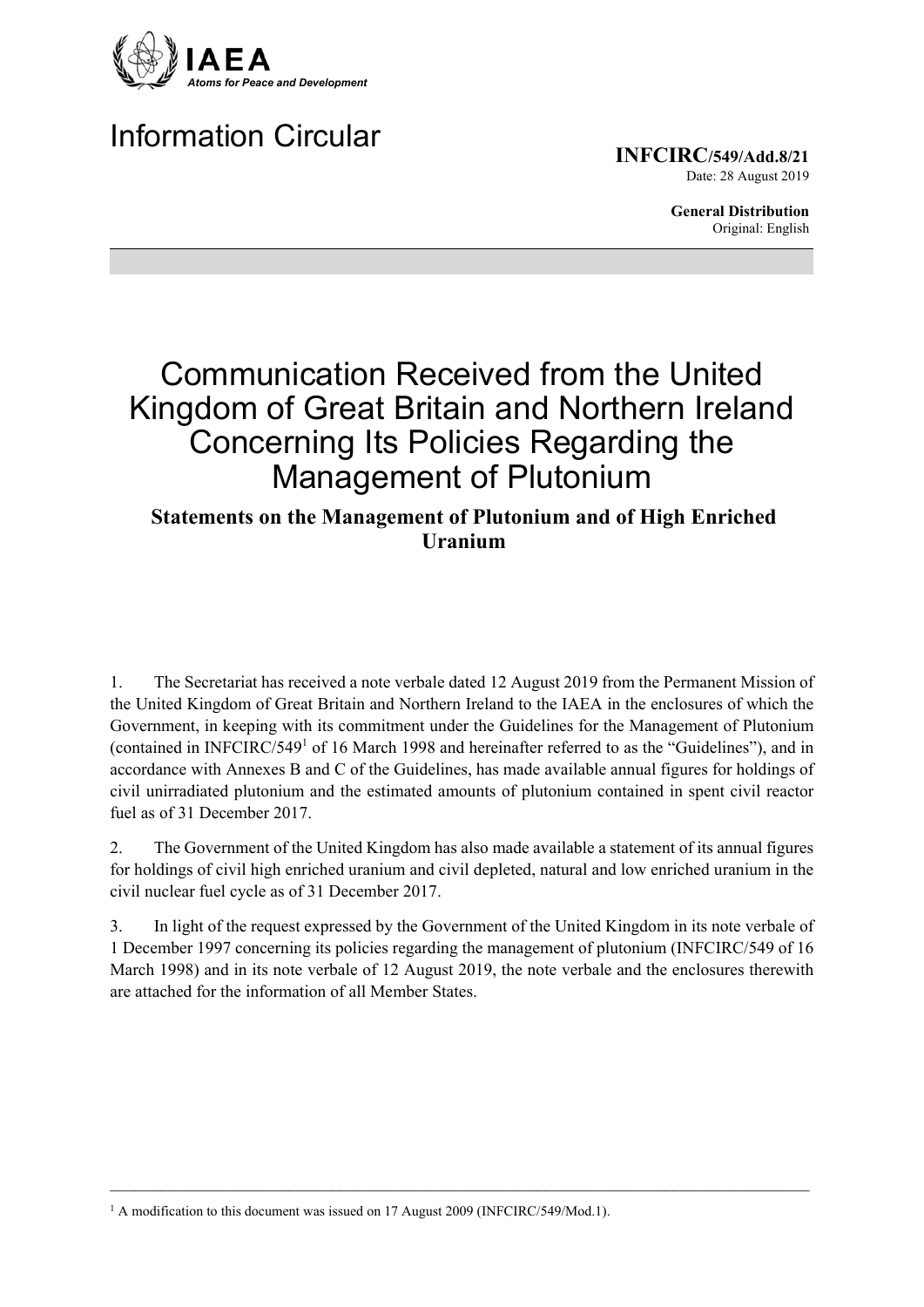### Note Verbale: 51/19

The Permanent Mission of the United Kingdom of Great Britain and Northern Ireland to the United Nations and the International Organisations in Vienna presents its compliments to the Acting Director-General of the International Atomic Energy Agency and has the honour to refer to its Note Verbale No 001/97 of <sup>1</sup> December 1997, enclosing Guidelines specifying the policies that the Government of the United Kingdom of Great Britain and Northern Ireland has decided to apply to the management of plutonium.

In addition, that communication recognised the sensitivity of high-enriched uranium and the need to manage stocks of such material with the same sense of responsibility as the plutonium covered by the Guidelines.

In keeping with the United Kingdom's commitment under the Guidelines to make available annually information on its national holdings of civil unirradiated plutonium and of plutonium contained in spent civil reactor fuel, the Government of the United Kingdom encloses with this Note, the figures for the United Kingdom's holdings as at <sup>31</sup> December 2017. These are set out in accordance with Annexes B and C of the Guidelines. The Government of the United Kingdom also encloses with this Note a statement of the United Kingdom's national holdings of civil high-enriched uranium and civil depleted, natural and low enriched uranium (DNLEU) in the civil nuclear fuel cycle as at <sup>31</sup> December 2017.

The Government of the United Kingdom of Great Britain and Northern Ireland requests the Acting Director-General of the International Atomic Energy Agency to circulate this Note and its attachment to all Member States for their information.

The Permanent Mission of the United Kingdom of Great Britain and Northern Ireland avails itself of this opportunity to renew to the Acting Director-General of the International Atomic Energy Agency the assurances of its highest consideration.

UNITED KINGDOM MISSION Vienna 12 August 2019

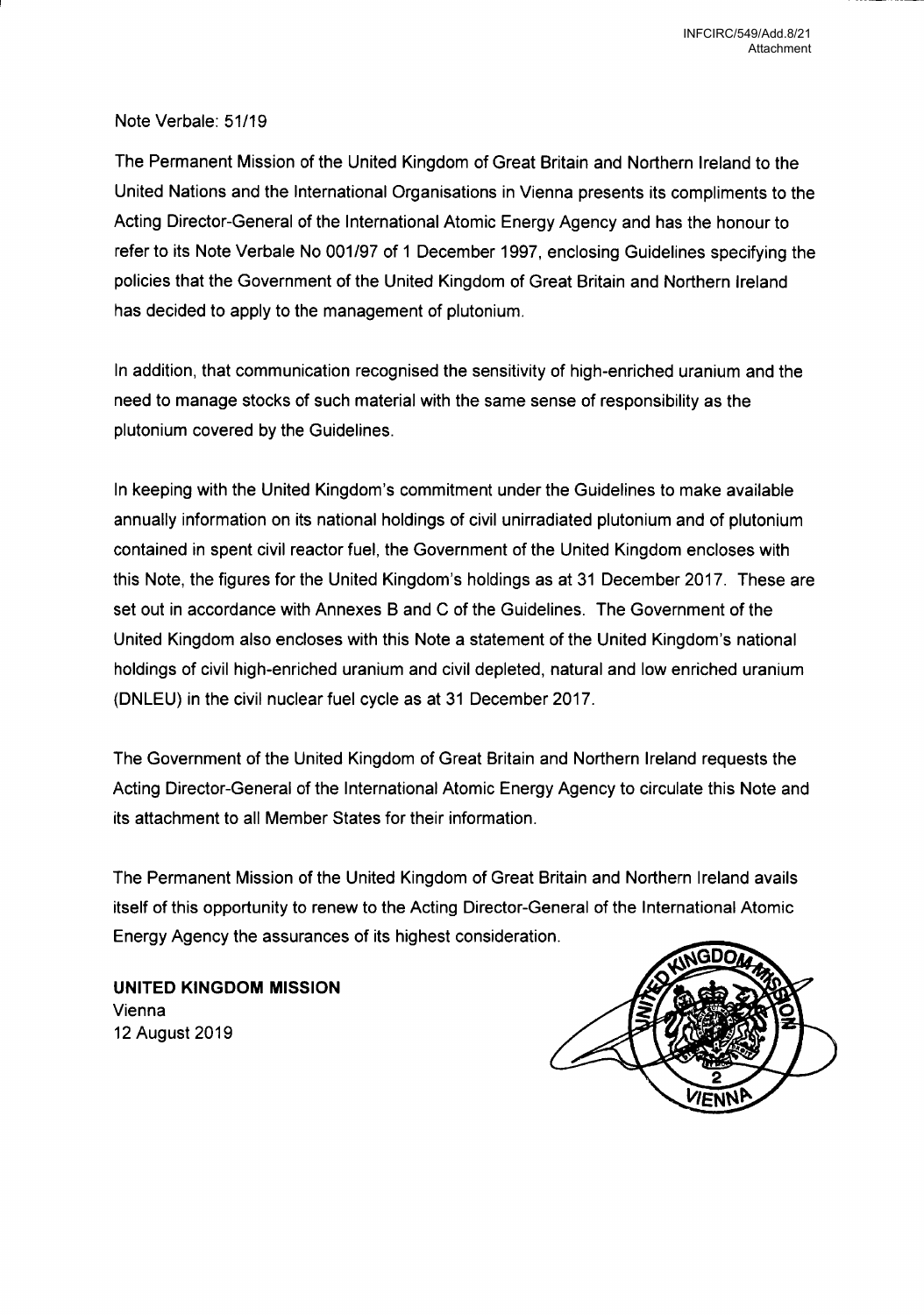### **2017 ANNUAL FIGURES FOR HOLDINGS OF CIVIL UNIRRADIATED PLUTONIUM**

#### **UNITED KINGDOM**

|    | <b>National Totals</b>                                                                                                                                                                                                    | As of 31 December 2017                                                          | <b>Previous year</b><br>(2016) |
|----|---------------------------------------------------------------------------------------------------------------------------------------------------------------------------------------------------------------------------|---------------------------------------------------------------------------------|--------------------------------|
|    |                                                                                                                                                                                                                           | Rounded to 100 kg plutonium with quantities<br>less than 50 kg reported as such |                                |
|    |                                                                                                                                                                                                                           | <b>Tonnes</b>                                                                   | <b>Tonnes</b>                  |
| 1. | Unirradiated separated plutonium in<br>product stores at reprocessing plants                                                                                                                                              | 132.0                                                                           | 129.3                          |
| 2. | Unirradiated separated plutonium in the<br>course of manufacture or fabrication and<br>plutonium contained in unirradiated semi-<br>fabricated or unfinished products at fuel or<br>other fabricating plants or elsewhere | 0.7                                                                             | 0.8                            |
| 3. | Plutonium contained in unirradiated MOX<br>fuel or other fabricated products at<br>reactor sites or elsewhere                                                                                                             | 2.0                                                                             | 1.9                            |
| 4. | Unirradiated separated plutonium held<br>elsewhere.                                                                                                                                                                       | 1.4                                                                             | 1.5                            |
|    | Total                                                                                                                                                                                                                     | 136.1                                                                           | 133.5                          |

### Note:

|       |                                                                                                                              | As of 31 December 2017<br>×. | <b>Previous year</b><br>(2016) |
|-------|------------------------------------------------------------------------------------------------------------------------------|------------------------------|--------------------------------|
| (i)   | Plutonium included in lines 1-4 above<br>belonging to foreign bodies.                                                        | 23.1                         | 23.2                           |
| (ii)  | Plutonium in any of the forms in lines 1-4<br>above held in locations in other countries<br>and therefore not included above | 0.0                          | 0.0                            |
| (iii) | Plutonium included in lines 1-4 above<br>which is in international shipment prior to<br>its arrival in the recipient State.  | 0.0                          | 0.0                            |

 $\mathcal{A}^{\mathcal{A}}$ 

 $\langle \rangle$ 

 $\hat{\mathbf{z}}$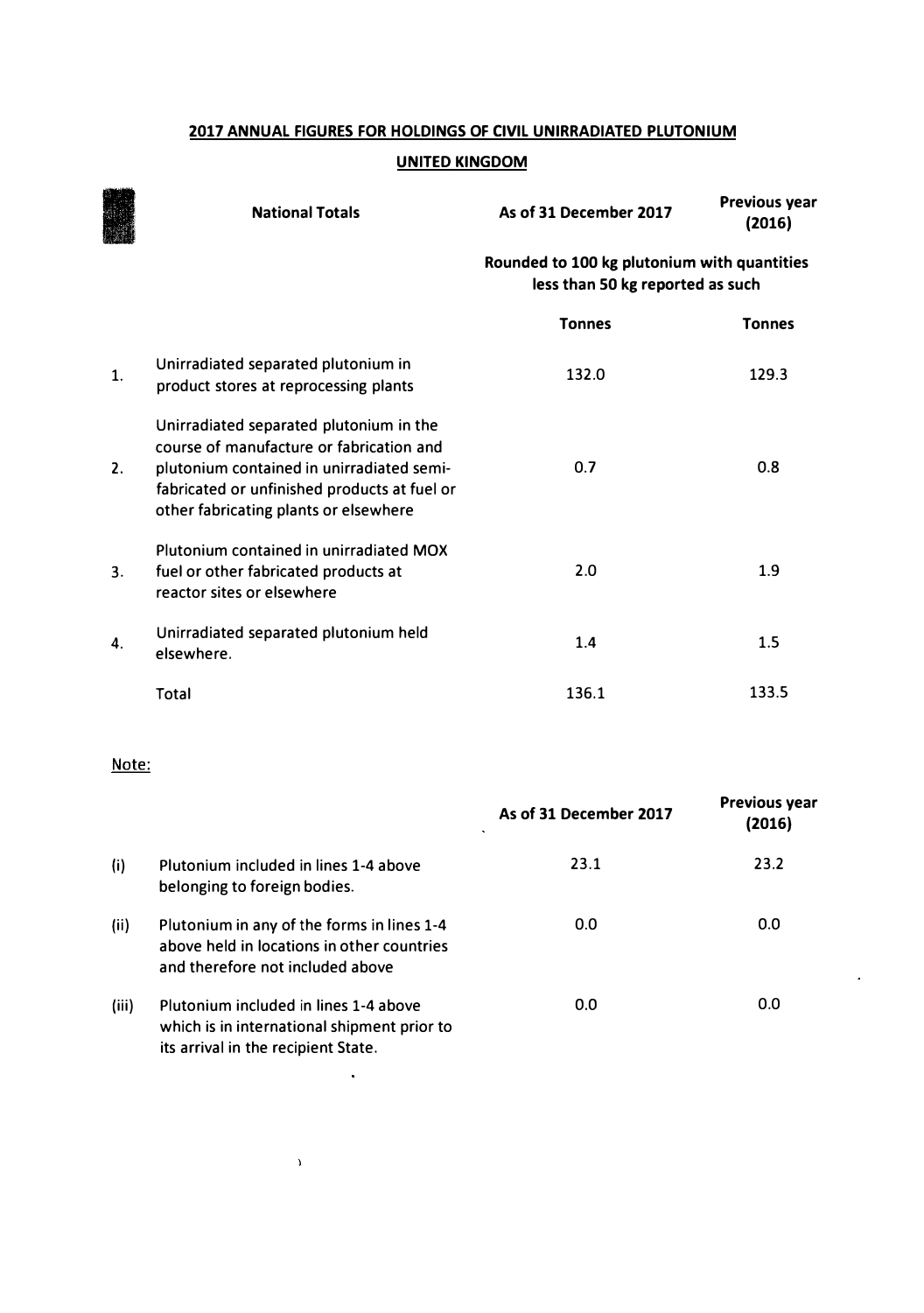#### **ESTIMATED AMOUNTS OF PLUTONIUM CONTAINED IN**

#### **SPENT CIVIL REACTOR FUEL - UNITED KINGDOM**

|    | <b>National Totals</b>                                       | As of 31 December 2017                                                            | <b>Previous year</b><br>(2016) |
|----|--------------------------------------------------------------|-----------------------------------------------------------------------------------|--------------------------------|
|    |                                                              | Rounded to 1000 kg plutonium with quantities<br>less than 500 kg reported as such |                                |
|    |                                                              | <b>Tonnes</b>                                                                     | Tonnes                         |
| 1. | Plutonium contained in spent fuel at civil<br>reactor sites  | 10                                                                                | 11                             |
| 2. | Plutonium contained in spent fuel at<br>reprocessing plants. | 17                                                                                | 18                             |
| 3. | Plutonium contained in spent fuel held<br>elsewhere.         | Less than 500 kg                                                                  | Less than<br>500 kg            |
|    | Total                                                        | 27                                                                                | 26                             |

#### Note:

i) The treatment of material sent for direct disposal will need further consideration when specific plans for direct disposal have taken concrete form.

#### Definitions:

Line 1: Covers estimated amounts of plutonium contained in fuel discharged from civil reactors;

Line 2: Covers estimated amounts of plutonium contained in fuel received at reprocessing plants but not yet reprocessed.